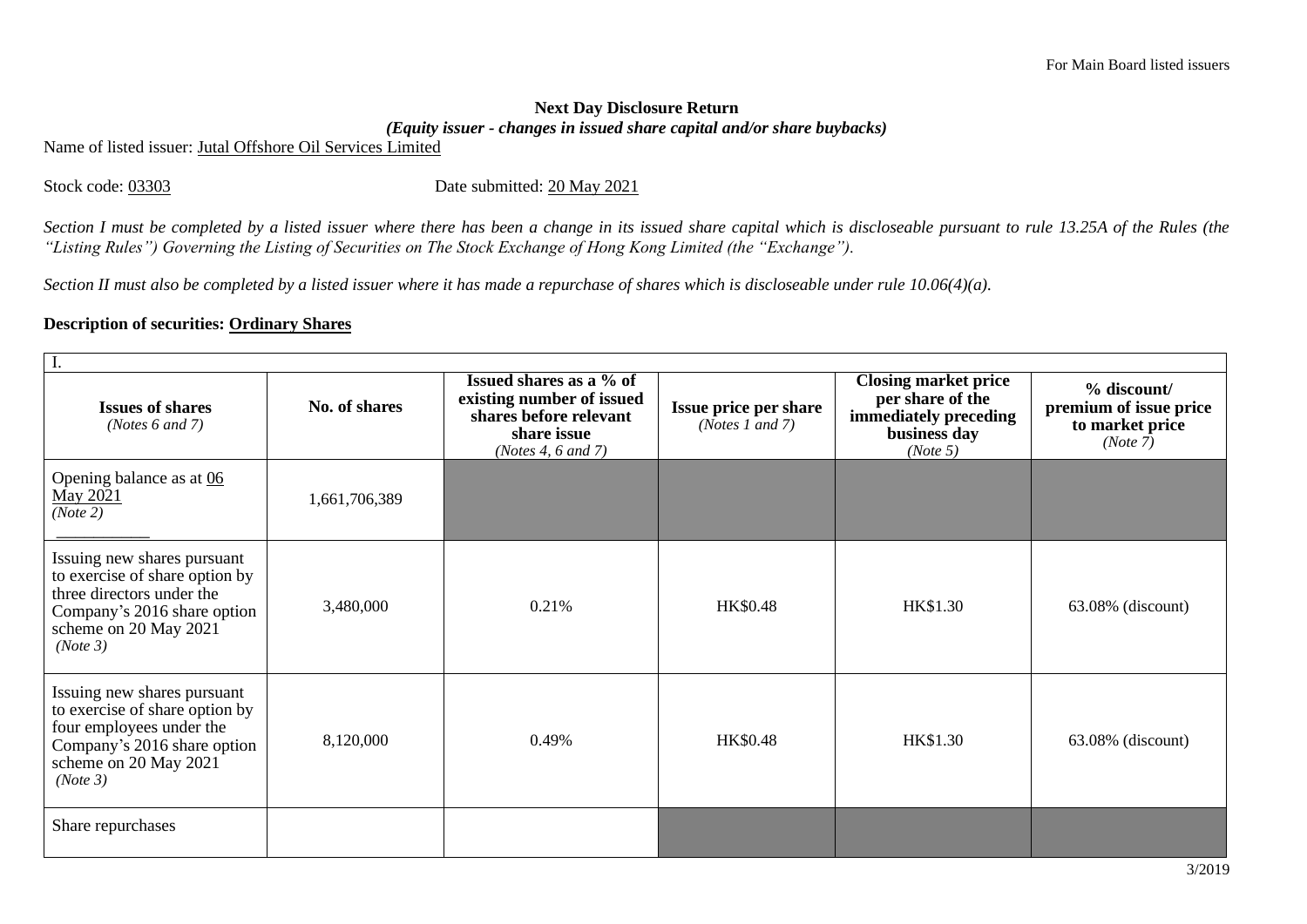| <u>2021</u><br>(Note 8)                                                                                                                                                                                                                                      | Closing balance as at $20$ May                                                                                                                                                                                                                | 1,673,306,389 |  |  |  |  |
|--------------------------------------------------------------------------------------------------------------------------------------------------------------------------------------------------------------------------------------------------------------|-----------------------------------------------------------------------------------------------------------------------------------------------------------------------------------------------------------------------------------------------|---------------|--|--|--|--|
| We hereby confirm to the best knowledge, information and belief that, in relation to each issue of securities as set out in Section I, it has been duly authorized by the board<br>of directors of the listed issuer and, insofar as applicable:<br>(Note 9) |                                                                                                                                                                                                                                               |               |  |  |  |  |
| (i)                                                                                                                                                                                                                                                          | all money due to the listed issuer in respect of the issue of securities has been received by it;                                                                                                                                             |               |  |  |  |  |
| (ii)                                                                                                                                                                                                                                                         | all pre-conditions for the listing imposed by the Listing Rules under "Qualifications of listing" have been fulfilled;                                                                                                                        |               |  |  |  |  |
| (iii)                                                                                                                                                                                                                                                        | all (if any) conditions contained in the formal letter granting listing of and permission to deal in the securities have been fulfilled;                                                                                                      |               |  |  |  |  |
| (iv)                                                                                                                                                                                                                                                         | all the securities of each class are in all respects identical (Note 10);                                                                                                                                                                     |               |  |  |  |  |
| (v)                                                                                                                                                                                                                                                          | all documents required by the Companies (Winding Up and Miscellaneous Provisions) Ordinance to be filed with the Registrar of Companies have been duly<br>filed and that compliance has been made with other legal requirements;              |               |  |  |  |  |
| (vi)                                                                                                                                                                                                                                                         | all the definitive documents of title have been delivered/are ready to be delivered/are being prepared and will be delivered in accordance with the terms of issue;                                                                           |               |  |  |  |  |
| (vii)                                                                                                                                                                                                                                                        | completion has taken place of the purchase by the issuer of all property shown in the listing document to have purchased or agreed to be purchased by it and the<br>purchase consideration for all such property has been duly satisfied; and |               |  |  |  |  |
| (viii)                                                                                                                                                                                                                                                       | the trust deed/deed poll relating to the debenture, loan stock, notes or bonds has been completed and executed, and particulars thereof, if so required by law, have<br>been filed with the Registrar of Companies.                           |               |  |  |  |  |

*Notes to Section I:*

- *1. Where shares have been issued at more than one issue price per share, a weighted average issue price per share should be given.*
- *2. Please insert the closing balance date of the last Next Day Disclosure Return published pursuant to rule 13.25A or Monthly Return pursuant to rule 13.25B, whichever is the later.*
- *3. Please set out all changes in issued share capital requiring disclosure pursuant to rule 13.25A together with the relevant dates of issue. Each category will need to be disclosed individually with sufficient information to enable the user to identify the relevant category in the listed issuer's Monthly Return. For example, multiple issues of shares as a result of multiple exercises of share options under the same share option scheme or of multiple conversions under the same convertible note must be aggregated and disclosed as one category. However, if the issues resulted from exercises of share options under 2 share option schemes or conversions of 2 convertible notes, these must be disclosed as 2 separate categories.*
- *4. The percentage change in the number of issued shares of listed issuer is to be calculated by reference to the listed issuer's total number of shares in issue (excluding for such purpose any shares repurchased or redeemed but not yet cancelled) as it was immediately before the earliest relevant event which has not been disclosed in a Monthly Return or Next Day*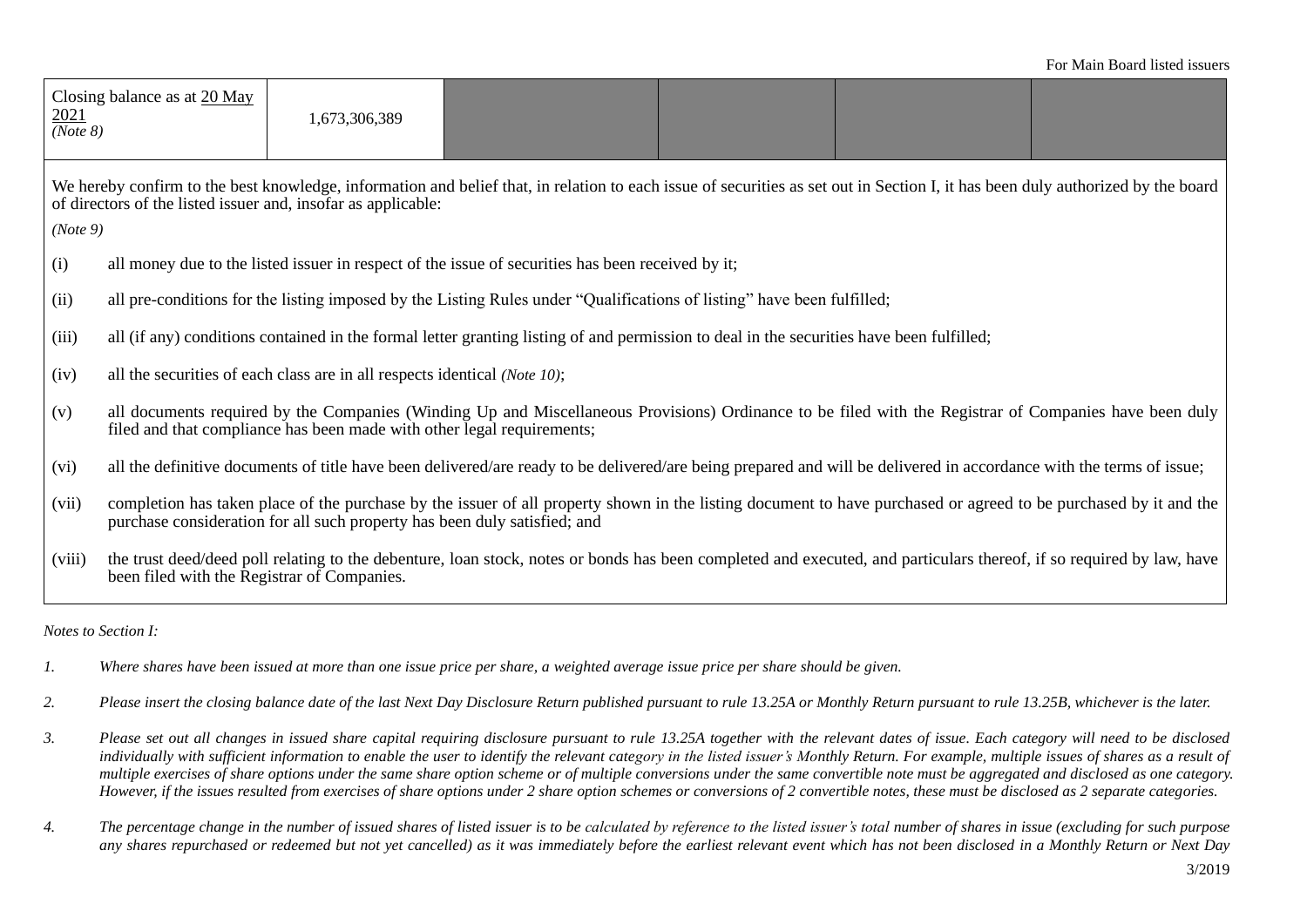## *Disclosure Return.*

- *5. Where trading in the shares of the listed issuer has been suspended, "closing market price per share of the immediately preceding business day" should be construed as "closing market price per share of the business day on which the shares were last traded".*
- *6. In the context of a repurchase of shares:*
	- *"issues of shares" should be construed as "repurchases of shares"; and*
	- *"issued shares as a % of existing number of shares before relevant share issue" should be construed as "repurchased shares as a % of existing number of shares before relevant share repurchase".*
- *7. In the context of a redemption of shares:*
	- "*issues of shares*" should be construed as "redemptions of shares";
	- *"issued shares as a % of existing number of shares before relevant share issue" should be construed as "redeemed shares as a % of existing number of shares before relevant share redemption"; and*
	- *"issue price per share" should be construed as "redemption price per share".*
- *8. The closing balance date is the date of the last relevant event being disclosed.*
- *9. Items (i) to (viii) are suggested forms of confirmation which may be amended to meet individual cases.*
- *10. "Identical" means in this context:* 
	- *the securities are of the same nominal value with the same amount called up or paid up;*
	- they are entitled to dividend/interest at the same rate and for the same period, so that at the next ensuing distribution, the dividend/interest payable per unit will amount to *exactly the same sum (gross and net); and*
	- *they carry the same rights as to unrestricted transfer, attendance and voting at meetings and rank pari passu in all other respects.*